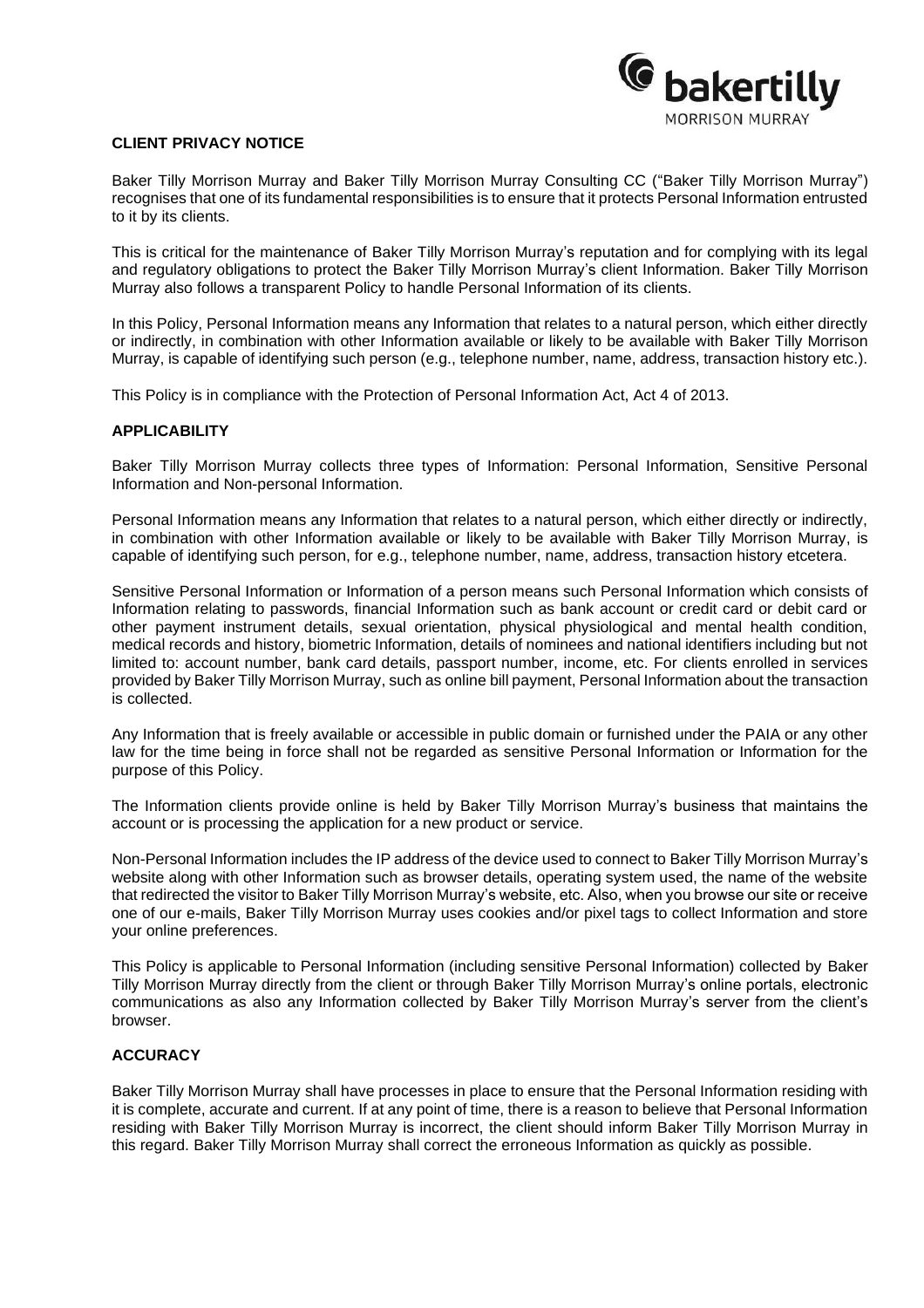

# **PURPOSE OF COLLECTION AND USAGE OF PERSONAL INFORMATION**

Baker Tilly Morrison Murray shall use the Information collected to provide services to our clients and offer an enhanced, personalised experience. Further, it shall enable Baker Tilly Morrison Murray to:

- Process applications, requests and transactions
- Maintain internal records as per regulatory guidelines
- Provide services to clients, including responding to client requests
- Comply with all applicable laws and regulations
- Recognise the client when he conducts online banking
- Understand the needs and provide relevant product and service offers

If a client does not wish to provide consent for usage of its sensitive Personal Information or Information or later withdraws the consent, Baker Tilly Morrison Murray shall have the right not to provide services or to withdraw the services for which the Information was sought from the client.

# **DISCLOSURE / SHARING OF INFORMATION**

Baker Tilly Morrison Murray shall not disclose Personal Information of its clients without their prior consent unless such disclosure has been agreed to in a contract between Baker Tilly Morrison Murray and the client, or where the disclosure is necessary for compliance of a legal obligation. In case Baker Tilly Morrison Murray discloses the Personal Information to Third Parties, such Third Parties shall be bound contractually to ensure that they protect client Personal Information in accordance with applicable laws.

The above obligations relating to sharing of Personal Information or Information shall not apply to Information shared with government mandated under the law to obtain such Information or by an order under law for the time being in force. Further, if any Personal Information or Information is freely available or accessible in the public domain, Baker Tilly Morrison Murray shall not have any obligations regarding the same.

No specific Information about client accounts or other personally identifiable Personal Information shall be shared with non-affiliated Third Parties unless any of the following conditions is met:

- To help complete a transaction initiated by the client;
- To perform support services through an outsourced business provided it conforms to the Privacy Policy of Baker Tilly Morrison Murray;
- The client has specifically authorised it;
- To conform to legal requirements or comply with legal process;
- The Information is shared with Government agencies mandated under law;
- The Information is shared with any Third Party by an order under the law;
- Enforce the terms and conditions of the products or services;
- Act to protect the rights, interests or property of Baker Tilly Morrison Murray or its members or of other persons.

### **SECURITY PRACTICES**

The security of Personal Information is a priority and shall be ensured by maintaining physical, electronic, and procedural safeguards that meet applicable laws to protect client Information against loss, misuse, damage and unauthorised access, modifications or disclosures. Employees shall be trained in the proper handling of Personal Information. When other businesses are used to provide services on behalf of Baker Tilly Morrison Murray, it shall ensure that such businesses protect the confidentiality of Personal Information they receive in the same manner Baker Tilly Morrison Murray protects. Baker Tilly Morrison Murray shall continuously review and enhance its Security Policies and security measures to consistently maintain a high level of security.